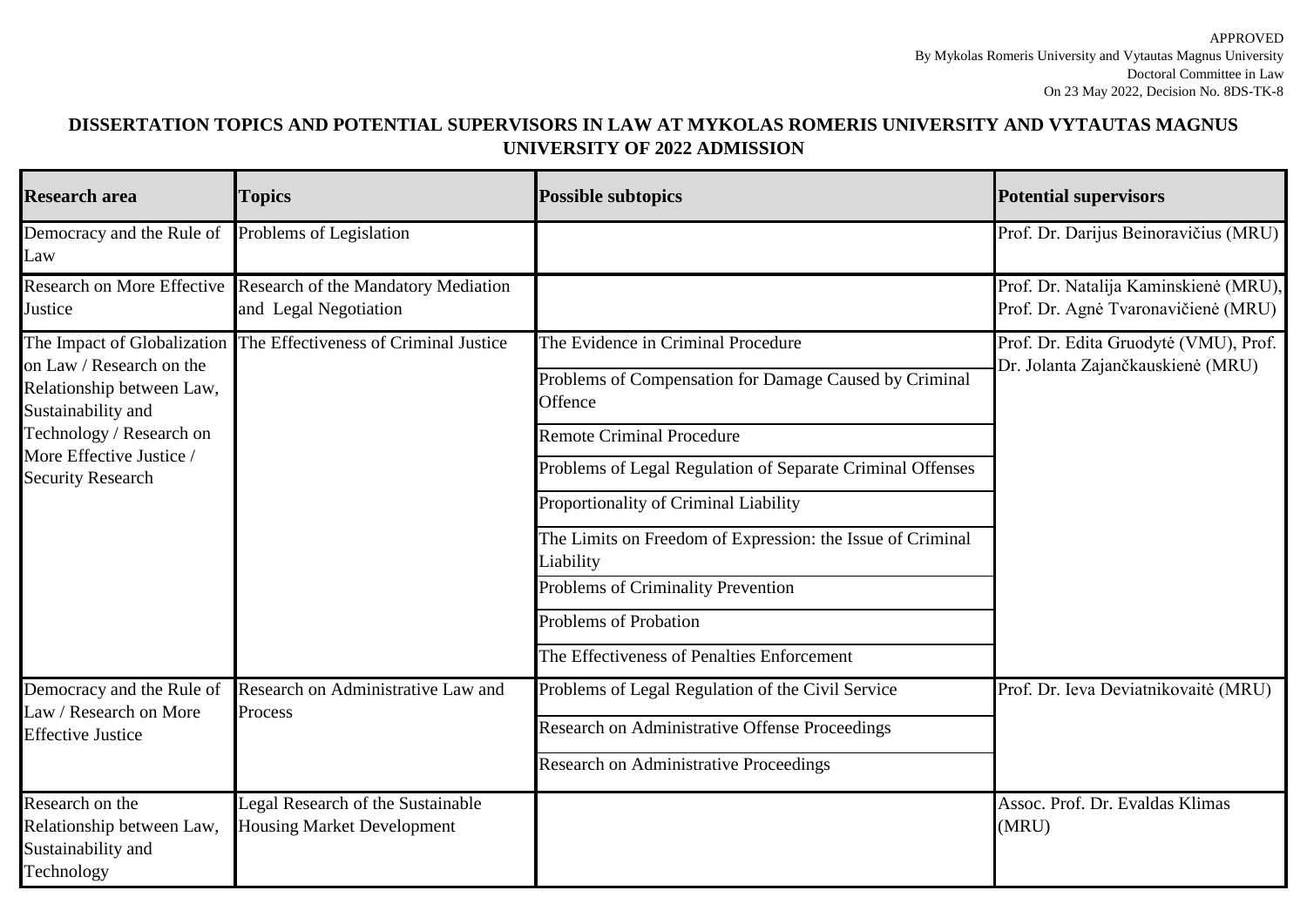| on Law / Research on More                                                                                                  | The Impact of Globalization Problems of Law of Obligations                                 | Comparative Studies of the Law of Obligations<br>Prof. Dr. Vaidas Jurkevičius (MRU)                                                                                                                                                                                                  |                                                                                                                                                                                                       |
|----------------------------------------------------------------------------------------------------------------------------|--------------------------------------------------------------------------------------------|--------------------------------------------------------------------------------------------------------------------------------------------------------------------------------------------------------------------------------------------------------------------------------------|-------------------------------------------------------------------------------------------------------------------------------------------------------------------------------------------------------|
| <b>Effective Justice</b>                                                                                                   |                                                                                            | <b>Contract Law Issues</b><br>Developments and Trends in Tort Law                                                                                                                                                                                                                    |                                                                                                                                                                                                       |
| on Law / Research on the<br>Relationship between Law,<br>Sustainability and<br>Technology                                  | The Impact of Globalization Legal Preconditions of Freedom to<br><b>Conduct a Business</b> |                                                                                                                                                                                                                                                                                      | Prof. Dr. Virginijus Bitė (MRU),<br>Assoc. Prof. Dr. Dalia Vasarienė<br>(MRU)                                                                                                                         |
| Research on More Effective<br>Justice                                                                                      | <b>Ensurance of Right to Judicial Defence</b><br>in Civil Proceedings                      |                                                                                                                                                                                                                                                                                      | Prof. Dr. Vigintas Višinskis (MRU)                                                                                                                                                                    |
| Human Rights Research /<br>Democracy and the Rule of<br>Law                                                                | Freedom of Press and Personal Data<br>Protection                                           |                                                                                                                                                                                                                                                                                      | Prof. Dr. Salvija Mulevičienė (MRU),<br>Prof. Dr. Regina Valutytė (MRU)                                                                                                                               |
| Democracy and the Rule of<br>Law / Research on the<br>Relationship between Law,<br>Sustainability and<br>Technology        | The Empowerement of an Artist in a<br>Democratic Society: Legal Aspects                    | <b>Legal Preconditions for Artistic Creation</b><br>Problems of the Legal status of an Artist<br>Artistic Creation and the Limits of Freedom of Expression                                                                                                                           |                                                                                                                                                                                                       |
| The Impact of<br>Globalization on Law /<br>Human Rights Research /<br>Democracy and the Rule of<br>Law / Security Research | Challenges to Human Rights and<br>Democracy in the Modern World                            | Protection of Migrants and Refugees in the Context of Hybrid<br>Threats<br>Prohibition of Collective Expulsions in the Context of<br><b>Migration Crises</b><br>The Challenges of the Protection of Human Rights in<br>Emergencies                                                   | Prof. Dr. Lyra Jakulevičienė (MRU),<br>Prof. Dr. Saulius Katuoka (MRU),<br>Prof. Dr. Violeta Vasiliauskienė<br>(MRU), Prof. Dr. Dainius Žalimas<br>(VMU), Prof. Dr. Justinas Žilinskas<br>(MRU)       |
| <b>Security Research</b>                                                                                                   | <b>Research on International Law</b>                                                       | Legal Issues of Ensuring Information Security<br>International Law as a Guarantor of International Security in<br>the Air and Outerspace<br>The Influence of International Law on Geopolitical Security:<br>The Case of the Baltic Region<br><b>Hybrid Threats to State Security</b> | Prof. Dr. Aurelija Pūraitė (MRU),<br>Assoc. Prof. Dr. Loreta Šaltinytė<br>(MRU), Prof. Dr. Regina Valutytė<br>(MRU), Prof. Dr. Violeta<br>Vasiliauskienė (MRU), Prof. Dr.<br>Justinas Žilinskas (MRU) |